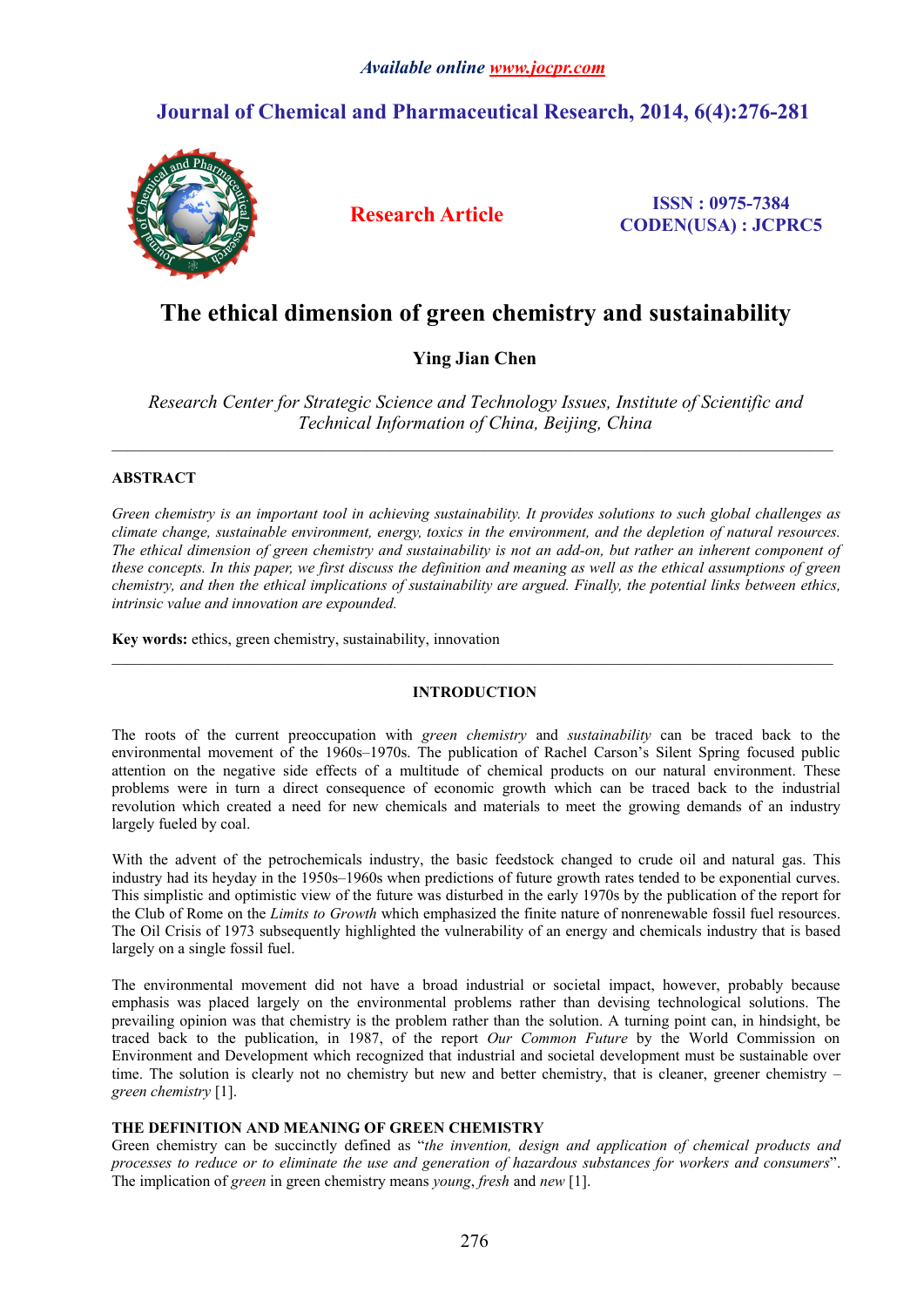The definition of Green Chemistry starts with the concept of invention and design. This means we, scientists and technologists, must take into account from the start what we are looking for, what kind of product, how we are going to design its manufacture and its use. The impact of chemical products and chemical processes must be included as design criteria. Hazard considerations for initial materials and final products must also be included in the performance criteria.

*\_\_\_\_\_\_\_\_\_\_\_\_\_\_\_\_\_\_\_\_\_\_\_\_\_\_\_\_\_\_\_\_\_\_\_\_\_\_\_\_\_\_\_\_\_\_\_\_\_\_\_\_\_\_\_\_\_\_\_\_\_\_\_\_\_\_\_\_\_\_\_\_\_\_\_\_\_*

Another aspect of the definition of green chemistry is in the phrase "*use and generation of hazardous substances*". We must think in advance if use of the product is going to be dangerous (workers, consumers) or if it is going to generate environmental pollution through their use or after their practical application (as waste). Rather than focusing only on those undesirable substances that might be inadvertently produced in a process, green chemistry also includes all substances that are part of the process. Also, green chemistry recognizes that there are significant consequences to the use of hazardous substances, ranging from regulatory, handling and transport, production of waste and liability issues.

It is important to stress that green chemistry addresses both chemical products and the processes by which they are manufactured. The emphasis is clearly on *design* of greener products and processes. Green chemistry embodies two components: (1) efficient utilization of raw materials and the elimination of waste, and (2) health, safety and environmental aspects of chemicals and their manufacturing processes. Green chemistry eliminates waste at source. It is primary pollution prevention not end-of-pipe solutions. Waste remediation may be useful and necessary in the short term but it does not constitute green chemistry.

Green chemistry can be considered as *a series of reductions*, including *waste, cost, materials, energy, non-renewables* and *risk*. These reductions lead to the goal of triple bottom-line benefits of economic, environmental and social improvements. Costs are saved by reducing waste (which is becoming increasingly expensive to dispose of, especially when hazardous) and energy use (likely to represent a larger proportion of process costs in the future) as well as making processes more efficient by reducing materials consumption. These reductions also lead to environmental benefit in terms of both feedstock consumption and end-of-life disposal. Furthermore, an increasing use of renewable resources will render the manufacturing industry more sustainable. The reduction in hazardous incidents and the handling of dangerous substances provides additional social benefit – not only to plant operators but also to local communities and through to the users ofchemical- related products [2].

**The Twelve Principles of Green Chemistry** Green chemistry aims not only for safer products, less hazardous consequences to the environment, saving energy and water, but includes broader issues which can promote in the end *sustainable development.*

The most important aims Green Chemistry were defined in twelve principles [1]. The number twelve is highly significant and symbolic (like the twelve months of the year) as a complete sum of the most important things that we have to do to accomplish a multiple task.

**1. Prevention.** It is better to prevent waste than to treat or clean up waste after it is formed.

**2.** *Atom Economy***.** Synthetic methods should be designed to maximize the incorporation of all materials used in the process into the final product.

**3.** *Less Hazardous Chemical Synthesis***.** Whenever practicable, synthetic methodologies should be designed to use and generate substance that possess little or no toxicity to human health and the environment.

**4.** *Designing Safer Chemicals***.** Chemical products should be designed to preserve efficacy of the function while reducing toxicity.

**5.** *Safer Solvents and Auxiliaries***.** The use of auxiliary substances (solvents, separation agents, etc.) should be made unnecessary whenever possible and, when used, innocuous.

**6.** *Design for Energy Efficiency***.** Energy requirements should be recognized for their environmental and economic impacts and should be minimized. Synthetic methods should be conducted at ambient temperature and pressure.

**7.** *Use of Renewable Feedstocks***.** A raw material or feedstock should be renewable rather than depleting whenever technically and economically practical.

**8.** *Reduce Derivatives***.** Unnecessary derivatization (blocking group, protection/ deprotection, temporary modification of physical/chemical processes) should be avoided whenever possible.

**9.** *Catalysis***.** Catalytic reagents (as selective as possible) are superior to stoichiometric reagents.

**10.** *Design for Degradation***.** Chemical products should be designed so that at the end of their function they do not persist in the environment and instead break down into innocuous degradation products.

**11.** *Real-time Analysis for Pollution Prevention***.** Analytical methodologies need to be further developed to allow for real-time in-process monitoring and control prior to the formation of hazardous substances.

**12.** *Inherently Safer Chemistry for Accident Prevention***.** Substances and the form of a substance used in a chemical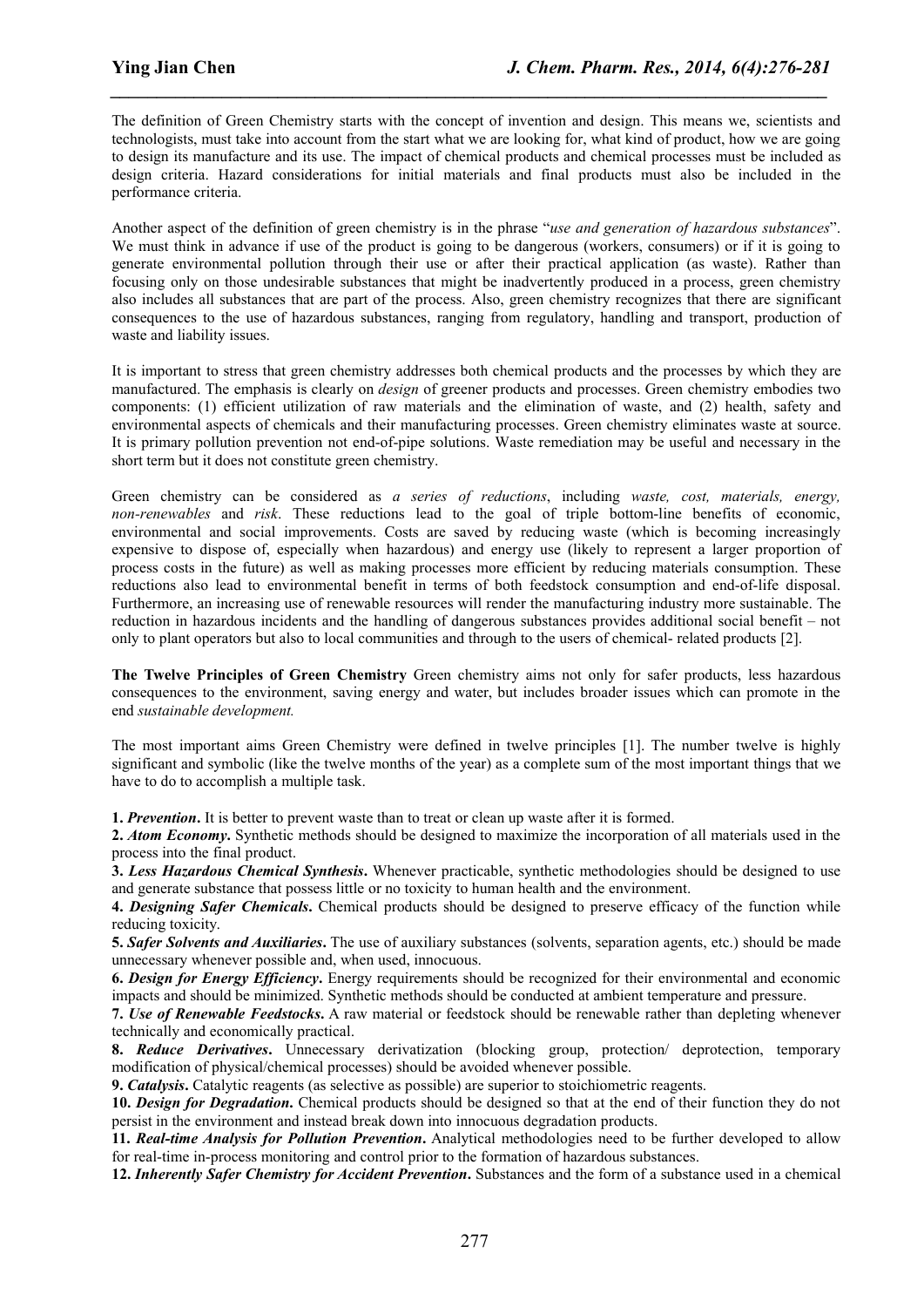process should be chosen so as to minimize the potential for chemical accidents, including releases, explosions, and fires.

*\_\_\_\_\_\_\_\_\_\_\_\_\_\_\_\_\_\_\_\_\_\_\_\_\_\_\_\_\_\_\_\_\_\_\_\_\_\_\_\_\_\_\_\_\_\_\_\_\_\_\_\_\_\_\_\_\_\_\_\_\_\_\_\_\_\_\_\_\_\_\_\_\_\_\_\_\_*

**Ethical Assumptions of Green Chemistry** Green chemistry restson a set of principles, and the principles, in turn, rest on certain ethical assumptions [3]:

- Environmental and economic goals are mutually compatible.
- The achievement of these goals will contribute to sustainable development.
- Preventing pollution is better than treating it after the fact.
- If pollution must be formed, that which doesnot persist in the environment is better than that which persists.
- Waste is bad; efficiency is good.
- Using the resources of the Earth is legitimate.
- Non-depleting resources are better than depleting resources.

• The welfare of the people who work with chemical products and processes is at least as important as the welfare of the environment.

• Reducing the inherent hazards of chemical products and processes is a superior way of reducing risk (to both people and the environment) than reducing the probability of exposure.

• The profit motive is legitimate.

#### **THE DEFINITION AND MEANING OF ENVIRONMENTAL SUSTAINABILITY**

The most widely quoted definition of sustainability and sustainable development is that of the Brundtland report to the United Nations on March 20, 1987 [4]:

*Sustainable development is development that meets the needs of the present without compromising the ability of future generations to meet their own needs.*

The report highlighted three fundamental components to sustainable development: environ- mental protection, economic growth and social equity and was primarily concerned with securing a global equity, redistributing resources towards poorer nations whilst encouraging their economic growth. The report also suggested that equity, growth and environmental maintenance are simultaneously possible and that each country is capable of achieving its full economic potential whilst at the same time enhancing its resource base. The report also recognized that achieving this equity and sustainable growth would require social and technological change.

According to Kidd [5] modern era sustainability stems from six distinct roots:

- Biosphere
- Resource / environment
- Ecological / carrying capacity
- Critique of technology
- No growth / slow-growth
- Eco-development

Thus, the modern term sustainability refers overall to three fundamental relationships of the human being which is called *sustainability relations* [6]:

- ① The relationship between humans and their contemporaries,
- ② The relationship between currently living humans and future generations,
- ③ The relationship between humans and nature.

It is important to recognize the three basic characteristics ofthis relationship:

First, the sustainability relations have factual and normative aspects. For instance, relations  $\Omega$  and  $\Omega$  are the subject matter of several scientific disciplines such as economics, politics and sociology. In regard to relation ③, biology, genetics and ecology analyze biological mechanisms that define our relation with nature. However, there are also normative aspects concerning the three sustainability relations. We can understand, design and actualize these relations in different ways.

Second, the sustainability relations cannot be completely established and realized by the individual alone. For instance, the way we organize and institutionalize the generation, storage and transfer of knowledge sets up to a large extent our relationship with future generations. It is through science, education, technology, art, etc., that we are related in certain ways to future generations, and also to other contemporaries and nature.

Third, it is important to understand that each of the sustainability relations shows very different fundamental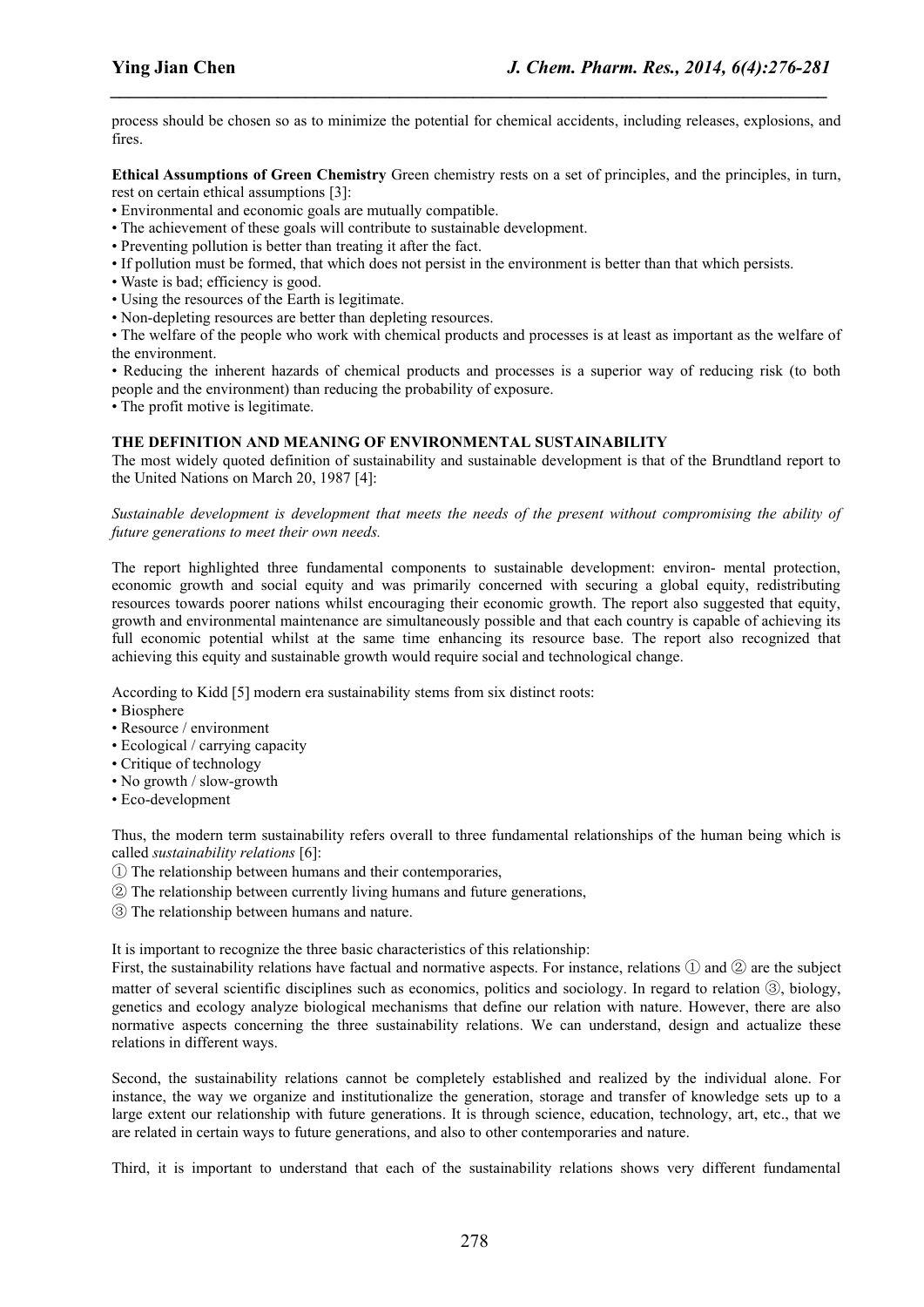characteristics. Relation ① refers to relationships between currently living humans, which–at least potentially–could approach each other, recognize each other, and communicate with each other. Relation  $@$  shows an abstraction and asymmetry, in so far as these options of direct approach are not fully given–at least if we consider generations of the more distant future. We could merely communicate with them in one way, for example, by bequeath messages, knowledge, artifacts, etc.; and we might try to imagine some of their thoughts, feelings or values. Relation  $\circled{3}$  is even more difficult. For instance, a communication with non-human nature, if it is possible at all, differs much from a communication between humans.

*\_\_\_\_\_\_\_\_\_\_\_\_\_\_\_\_\_\_\_\_\_\_\_\_\_\_\_\_\_\_\_\_\_\_\_\_\_\_\_\_\_\_\_\_\_\_\_\_\_\_\_\_\_\_\_\_\_\_\_\_\_\_\_\_\_\_\_\_\_\_\_\_\_\_\_\_\_*

In short, the core meaning of the modern concept of sustainability encompasses three aspects: *continuance, orientation*, and *relationship*. To express this by one definition, one may say that sustainability is the ability to establish continuance as a means for orienting human actions and life toward the threefold relatedness of human existence to contemporaries, future generations, and nature. In other words, sustainability addresses our ability to recognize and realize ourselves as fundamentally relational beings, as beings embedded in the threefold relationship with others, future generations and nature. It addresses the human being as a timely, socially and naturally contingent being and the implications of this threefold contingence for human self-identity, life and actions.

**Meaning of Environmental Sustainability** First of all, it should be noted that *sustainability* is about *continuity* and *development* is about *change*. There are many things about life that we want to sustain and many that we want to change. So it makes sense to create the notion of "sustainable development"' that combines desired change and desired continuity. For example, we might change exploitation, unhappiness, poverty, destructiveness, etc. and sustain the rest of nature, trust, tolerance, honesty, happiness, health, etc. Treated in this way sustainable development doesn't have to be an oxymoront.

Use of the word "environmental" quite often tends to be associated with some kind of human impact on natural systems. This context distinguishes it from the word "ecological," which can be characterized as a concept of interdependence of elements within a system. Hence, it seems reasonable to view "environmental" as a subset of the broader concept of "ecological," i.e., the intersection of human activities and ecological systems [7-9].

Then, environmental sustainability becomes a subset of ecological sustainability. Broadly speaking, this concept of "environmental sustainability" might be seen as adding depth to a portion of the meaning of the most common definition of sustainable development, i.e., "meeting the needs of the current generation without compromising the ability of future generations to meet their needs," by taking on the general definition "meeting the resource and services needs of current and future generations without compromising the health of the ecosystems that provide them." [4]

More specifically, environmental sustainability could be defined as a condition of balance, resilience, and interconnectedness that allows human society to satisfy its needs while neither exceeding the capacity of its supporting ecosystems to continue to regenerate the services necessary to meet those needs nor by our actions diminishing biological diversity.

**The Ethical Implications of Sustainability** By its very meaning, the modern concept of sustainability has an inherent ethical dimension. This dimension is related to the orientational aspect of the term – to its normative and evaluative meaning. Orientation means to give a direction, to guide one's actions, to distinguish between what is right and wrong, to say how one ought to act and live. Generally, orientation can be given by different means, such as power and leadership or religious faith.

The respective academic discipline that deals with orientation in this way is philosophy. Normative and evaluative issues are traditionally the subject matter of the philosophical sub-discipline ethics. Ethics deals with the analysis of normative and evaluative issues, with the questions of how one ought to live and how one ought to act.

Ethics is the systematic reasoning about the question: How ought one to live? Considering the specific relational meaning of the modern concept of sustainability, the basic ethical question in regard to sustainability then is: How ought one to live in regard to the sustainability relations? An alternative formulation would be: How ought one to live in regard to one's embedment in the threefold relationship with contemporaries, future generations, and nature? Sustainability ethics must be able to analyze this question in a systematic way. This is a demanding and difficult philosophical task for several reasons. One main reason is that this basic ethicalquestion comprises three very different ethical sub-issues in regard to the three sustainability relations:

①The *moral* relationship between humans and their contemporaries,

② The *moral* relationship between humans and future generations,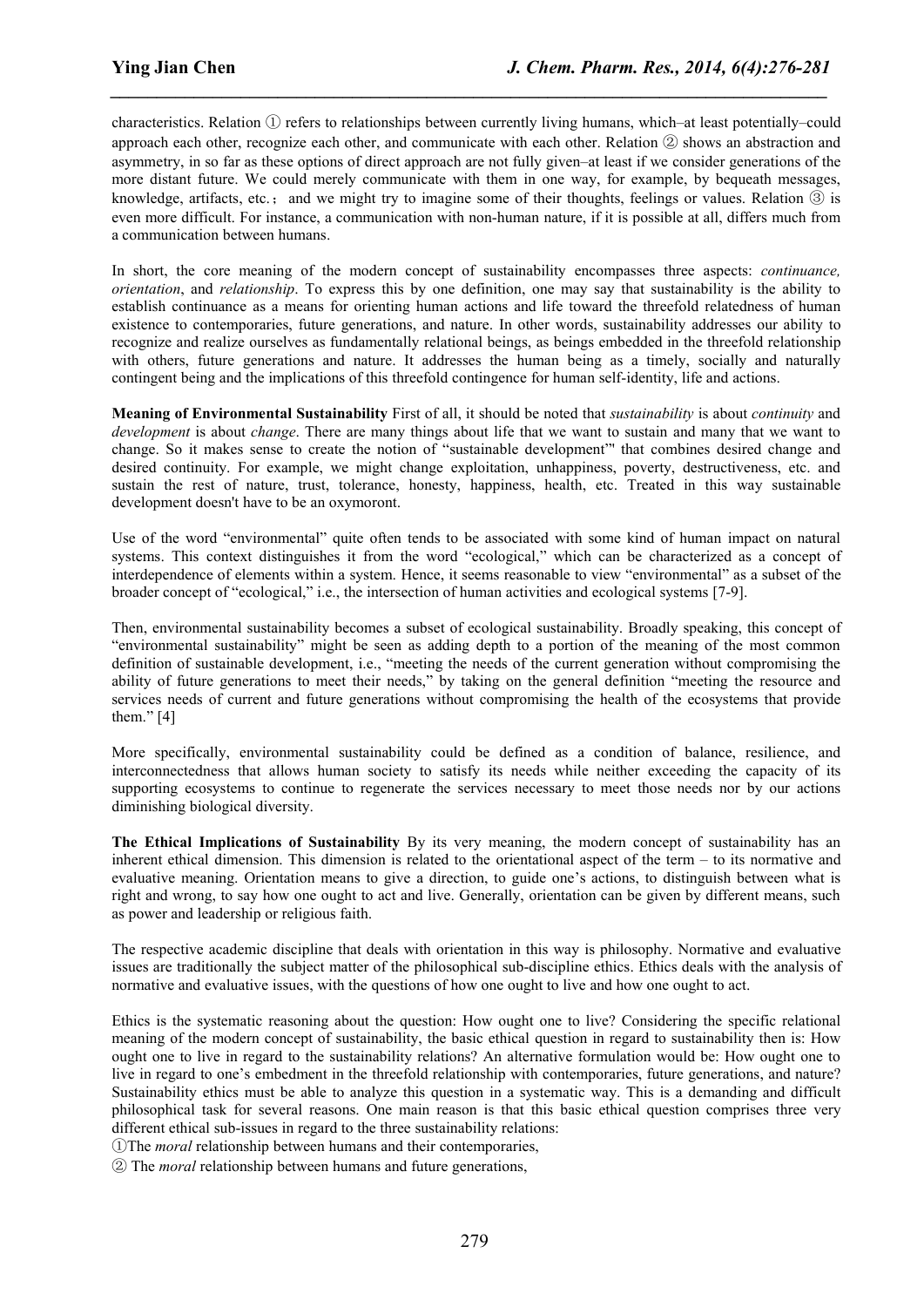③ The *moral* relationship between humans and nature.

Sustainability ethics must be able to deal with three very different relationships that show very different characteristics and ethical aspects. Sustainability ethics must be able to simultaneously address ethical aspects of all three sustainability relations and their constitution. It must be an integrated analysis of the ethical aspects of the threefold embeddedness of human beings in the sustainability relations. Particularly, sustainability ethics should enable us to identify and analyze ethical conflicts and trade-offs among the three sustainability relations, and should provide ways to adequately integrate them.

*\_\_\_\_\_\_\_\_\_\_\_\_\_\_\_\_\_\_\_\_\_\_\_\_\_\_\_\_\_\_\_\_\_\_\_\_\_\_\_\_\_\_\_\_\_\_\_\_\_\_\_\_\_\_\_\_\_\_\_\_\_\_\_\_\_\_\_\_\_\_\_\_\_\_\_\_\_*

#### **ETHICS, INTRINSIC VALUE AND INNOVATIOIN**

Ethics is a field of knowledge that deals with human behavior from the point of view of how – through our actions – we can become better people. There are many fields that – like ethics – study human behavior. They differ, however, in the lens through which human behavior is analyzed. For example, physics analyzes activity through the lens of movement; physiology doesso through the lens of how organs function; economics through the lens ofefficient use of resources; and sociology through the general patterns of collective behavior. Ethics is also concerned with human behavior, but its focus is on how actions influence the way we are. It is quite obvious that we do things through our actions. What isn't so clear, however, is this other dimension, which relates to an effect that remains within the subjects themselves: our own actions change us [10-11].

It is often said that human beings are, at birth, the most helpless of all species. Yet throughout our lives we acquire a degree of development that puts us in prime position among all living creatures. Throughout our lives we acquire a body of knowledge, a series of technical skills and character traits that make each one of us the person we are. We can therefore say that, although we all belong to the same species and have a common backdrop that unites us, we are all different, unique and unrepeatable.

Realizing that our actions not only transform the world but also transform who we are is how we introduce ethics into the evaluation of our actions. What ethics is interested in, therefore, is the impact of actions on our way of being, as those actions make us better or worse people.

From this perspective, ethics is not just a list of prescriptions or rules that point to what we should do and forbids what we shouldn't. Ethics, like all other sciences, has a normative aspiration, and a practical orientation. Ethics not only reflects on what it means to become better human beings, it also gives us pointers on how to achieve it.

On the other hand, humans tend to give their own species greater intrinsic value. This gives them power to advance their selfish ends. The moral duties we have towards the environment are derived from our direct duty to other inhabitants we co-exist with [12].

The instrumental and intrinsic value of items in the environment therefore generates moral duty on the part of moral agents to protect it or atleast to refrain from damaging it. Many ethical perspectives assign a significantly greater amount of intrinsic value to human beings than to any non-human things such that the protection or promotion of human interests or wellbeing at the expense of non-human things turns out to be nearly always justified. Such destruction might damage the well-being of humans now and in the future, since our well-being is essentially dependent on a sustainable environment.

Environmental ethics poses a challenge to traditional anthropocentrism. Firstly, it questioned the assumed moral superiority of human beings to members of other species on earth. Secondly it investigated the possibility of rational arguments for assigning intrinsic value to the natural environment and its non-human content.

As the relationship between ethics and innovation, at first glance it might seem that innovation and ethics are two opposing concepts. Ethics has a prescriptive element.It sets out what we can and cannot do, and therefore limits our scope of action. By contrast, innovation leads to doing things differently, breaking the mold, overcoming barriers. In this sense, there may be those who would believe that ethics could limit innovation.

But that view misinterprets what ethics is all about. Ethics cannot be reduced to a legalistic view of human behavior, much less to a negative view that defines ethics as a list of prohibitions. A positive, comprehensive view of ethics will make us realize that ethics and innovation are closely related: that innovation – like any other human activity – is deeply rooted in ethics, and that ethics inspires and encourages innovation [13-14].

#### **Acknowledgements**

This work was partly supported by the National Science and Technology Support Program of China under Grant No.